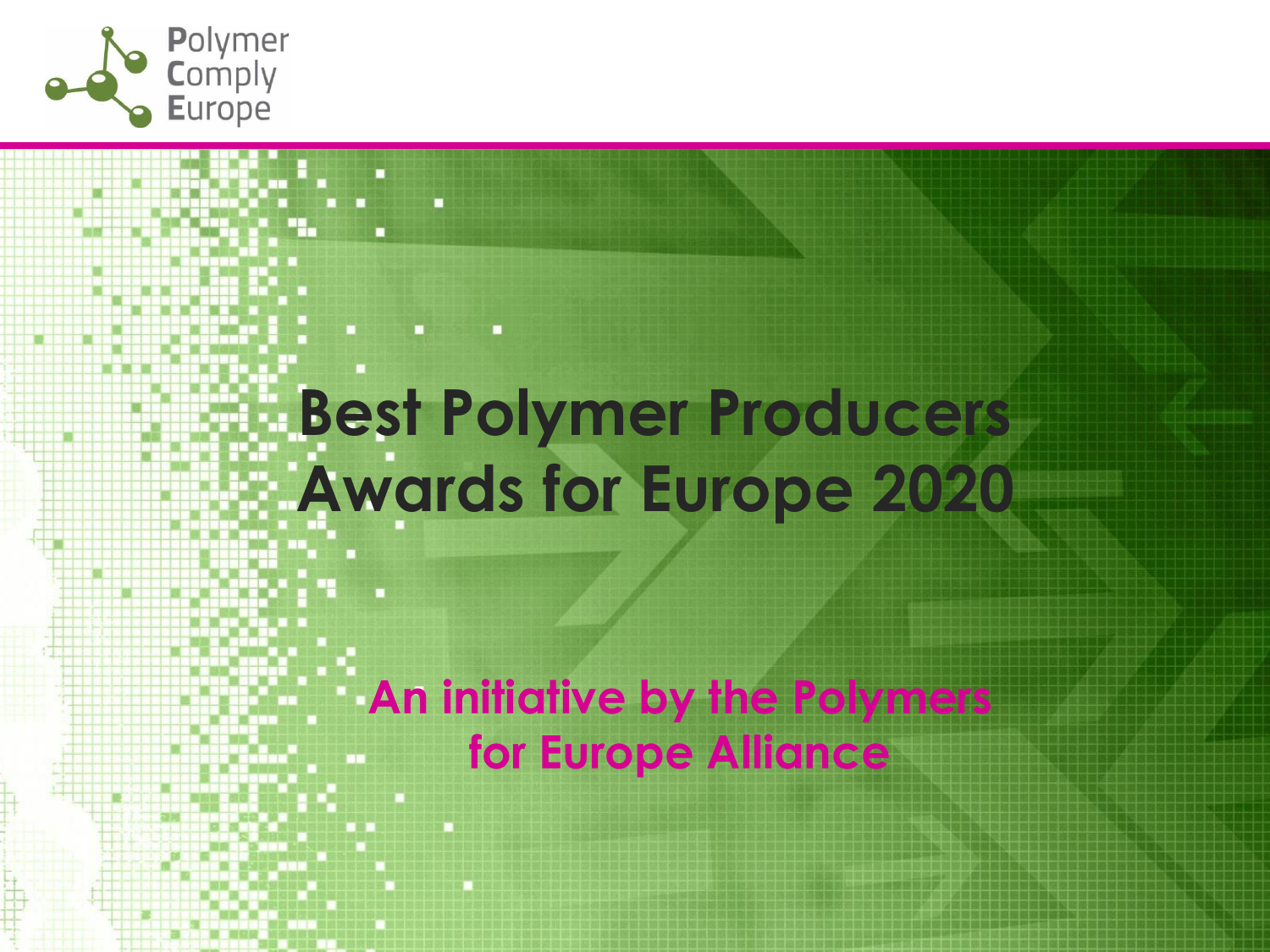#### **Polymers for Europe [Alliance](http://www.polymercomplyeurope.eu/what-we-offer/polymers-europe-alliance) 2**

- **Polymers for Europe Alliance**  o The European Plastics Converters association (EuPC) decided during its
- General Assembly in May 2015 to initiate the **Polymers for Europe Alliance**, **an online information platform free of charge, confidential and open to all parties who have an interest in the competitive conversion of polymers in Europe.**
- o The platform is chaired by Ron Marsh, Board member of EuPC.
- o Website: [http://www.polymercomplyeurope.eu](http://www.polymercomplyeurope.eu/what-we-offer/polymers-europe-alliance) /what-we-offer/polymers-europealliance

#### **Polymers for Europe Alliance**

The Alliance for all users of polymers in Europe

Read more



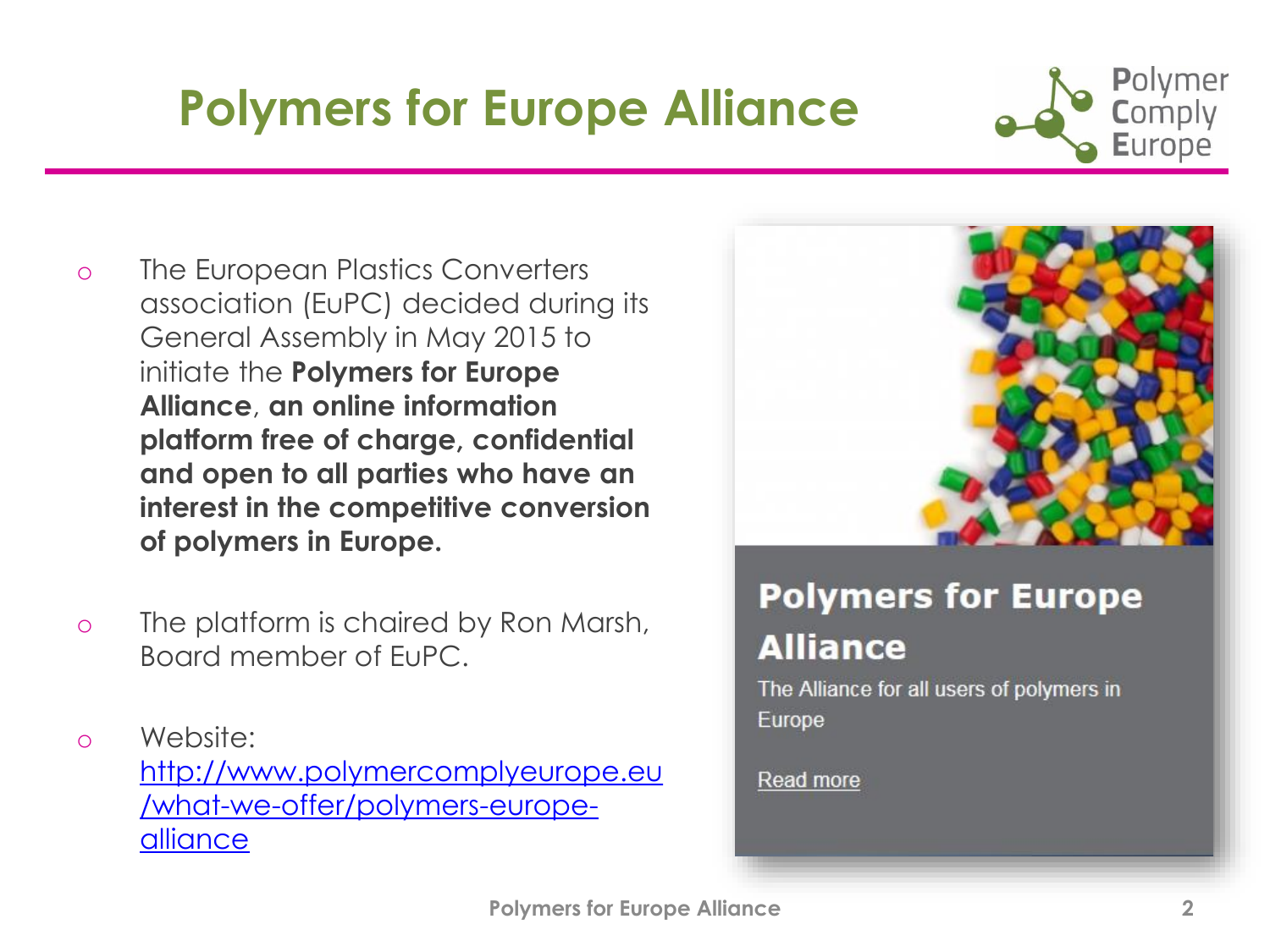

"The Best Polymers for Europe Awards clearly represent a major opportunity for re-establishing a constructive dialogue and a good communication between suppliers and users of polymers in Europe."

*Ron Marsh, Chairman of the Polymers for Europe Alliance*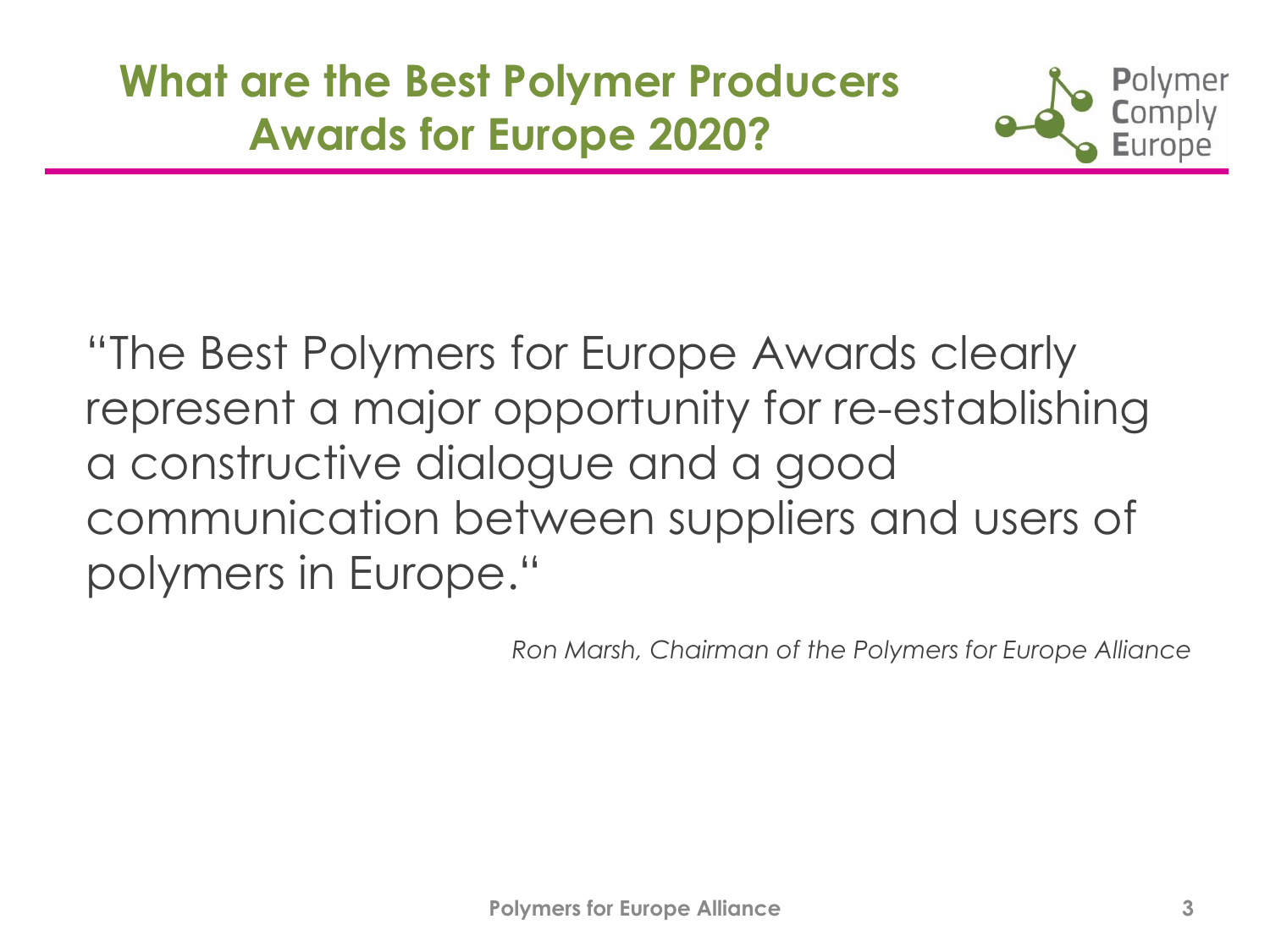

- o **All users of polymers in Europe had the opportunity to rate their suppliers regarding their performance between June 2019 and May 2020**
	- ➢ Registration to Alliance free of charge and in strict confidence
- o **Voting system:** Online rating tool hosted in the Polymers for Europe Alliance extranet on the Polymer Comply Europe website
- o **Voting criteria:** Quality, Circularity, Delivery Reliability, Communication, and Innovation
- o **Voting Period:** March 2020 to September 2020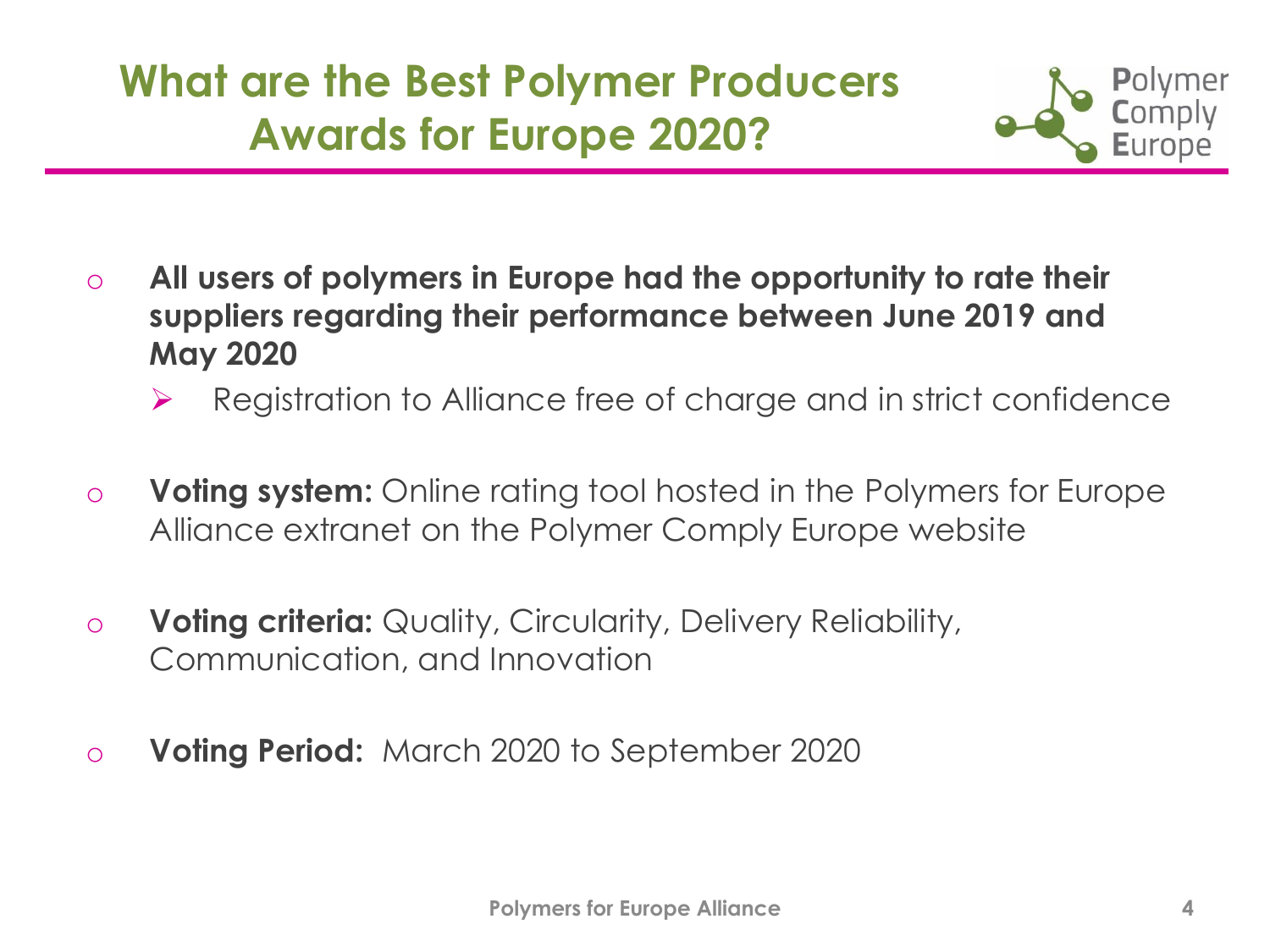#### **10 Best Polymer Producers Awards for Europe 2020**





- o **ABS**
- o **EVA**
- o **HDPE**
- o **PVC**
- o **LDPE**
- o **LLDPE**
- o **PET**
- o **PP**
- o **PS & EPS**
- o **Circularity**  2020 overall Award covering all materials & suppliers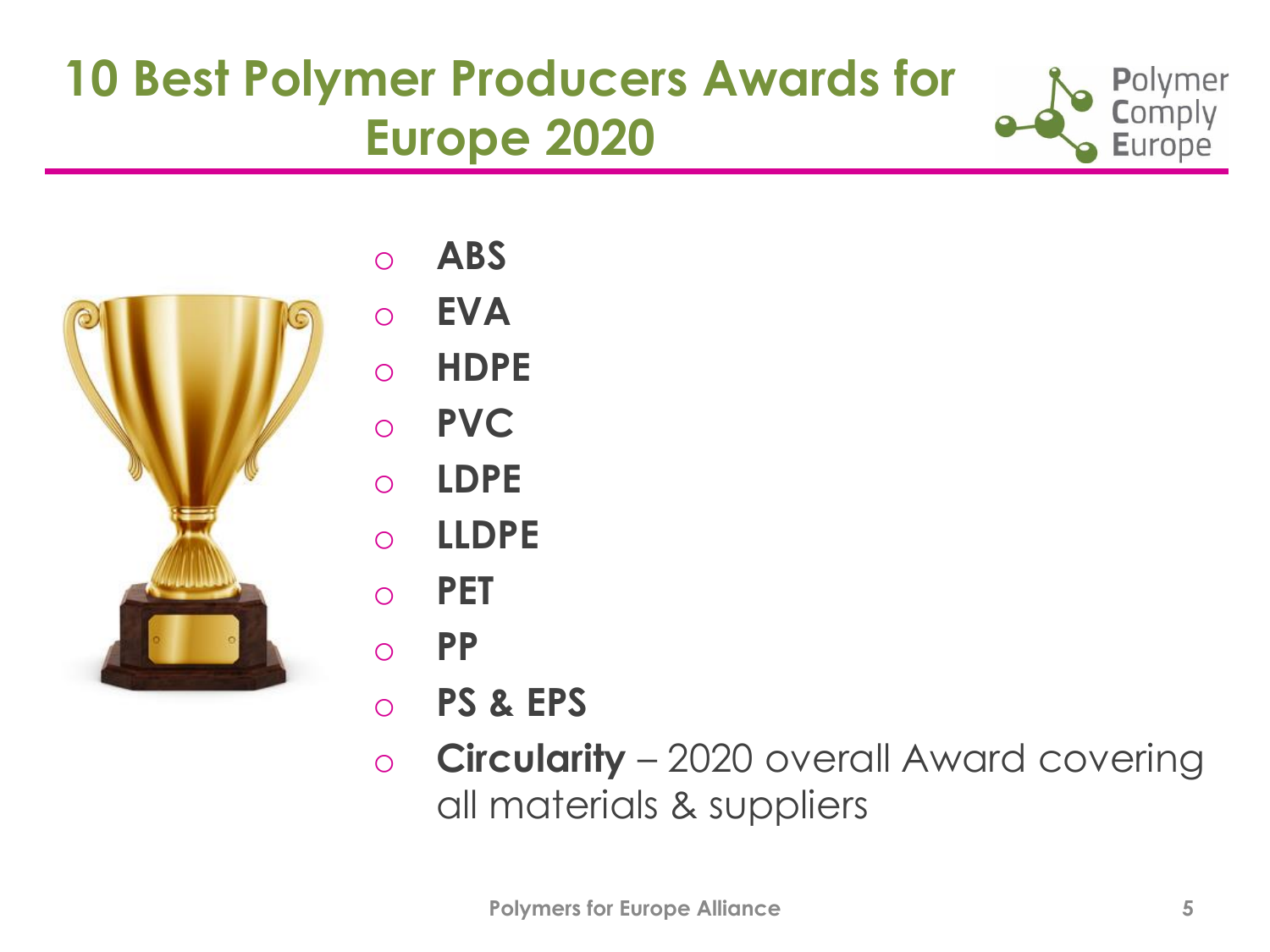

# **Best Polymer Producers Awards for Europe 2020**

**Winners**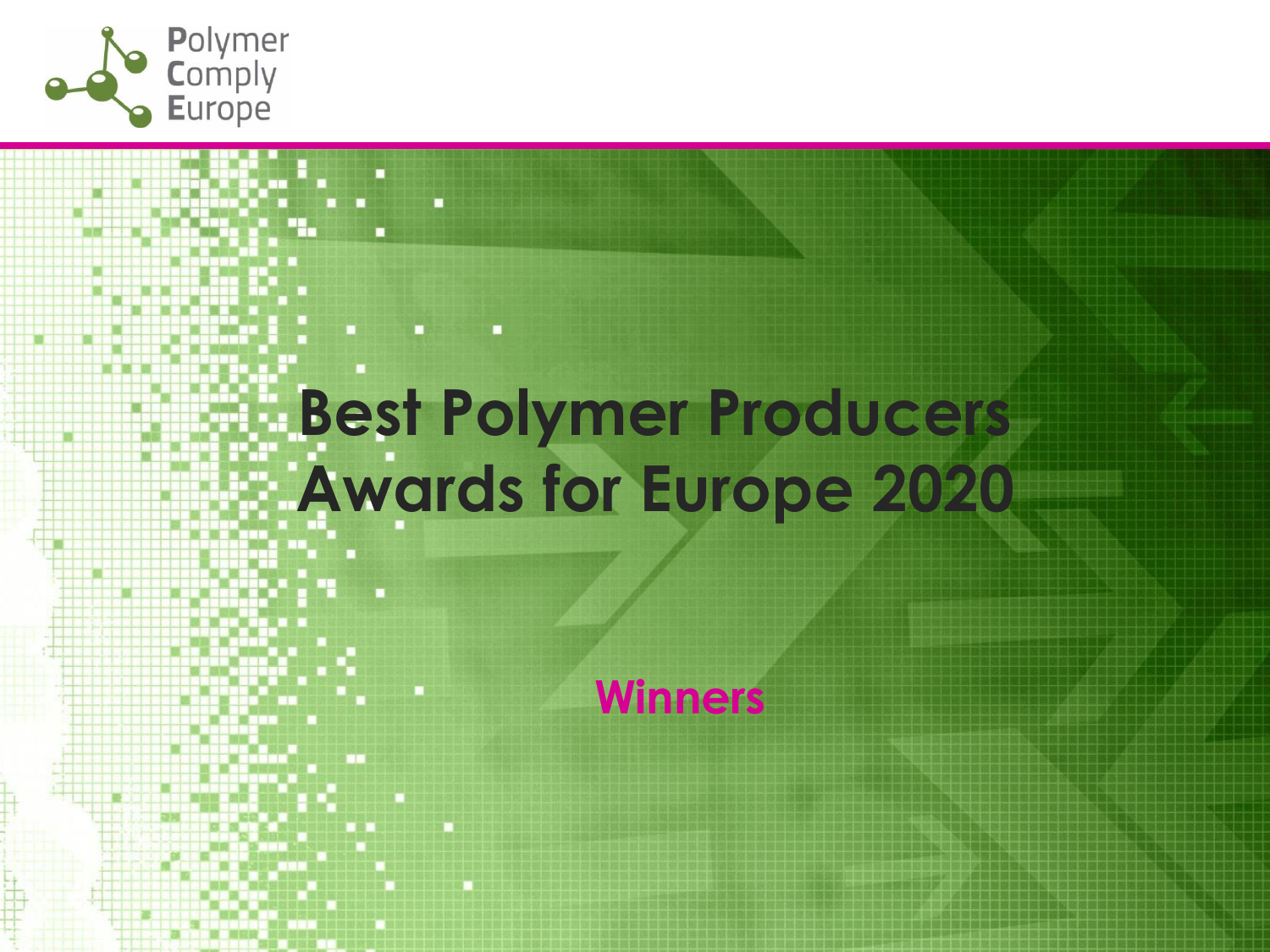#### **ABS - Ranking**



1. Elix Polymers 81.50 2. INEOS 78.40%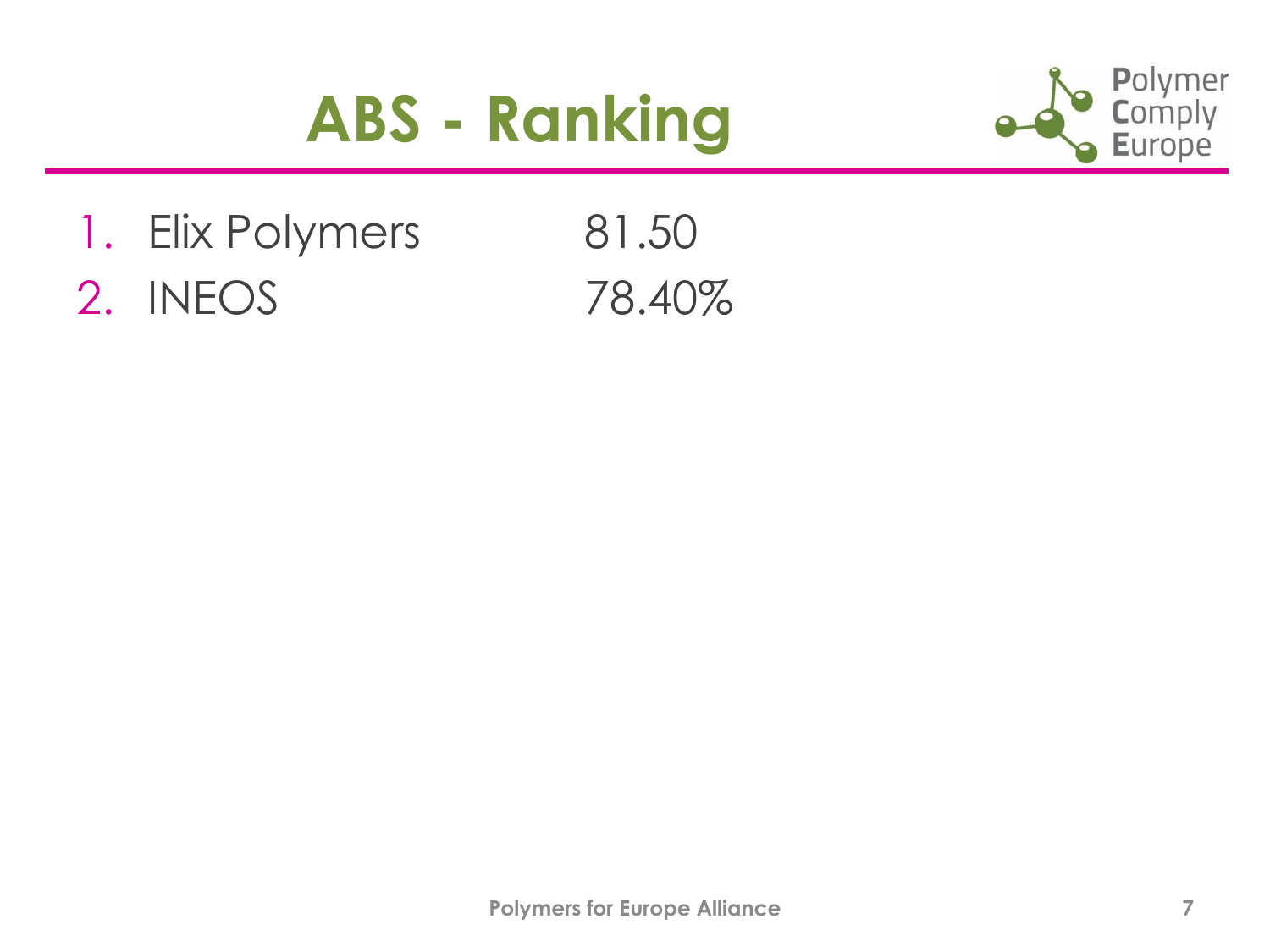#### **EVA - Ranking**



#### 1. Versalis 62.40%

**Polymers for Europe Alliance 8**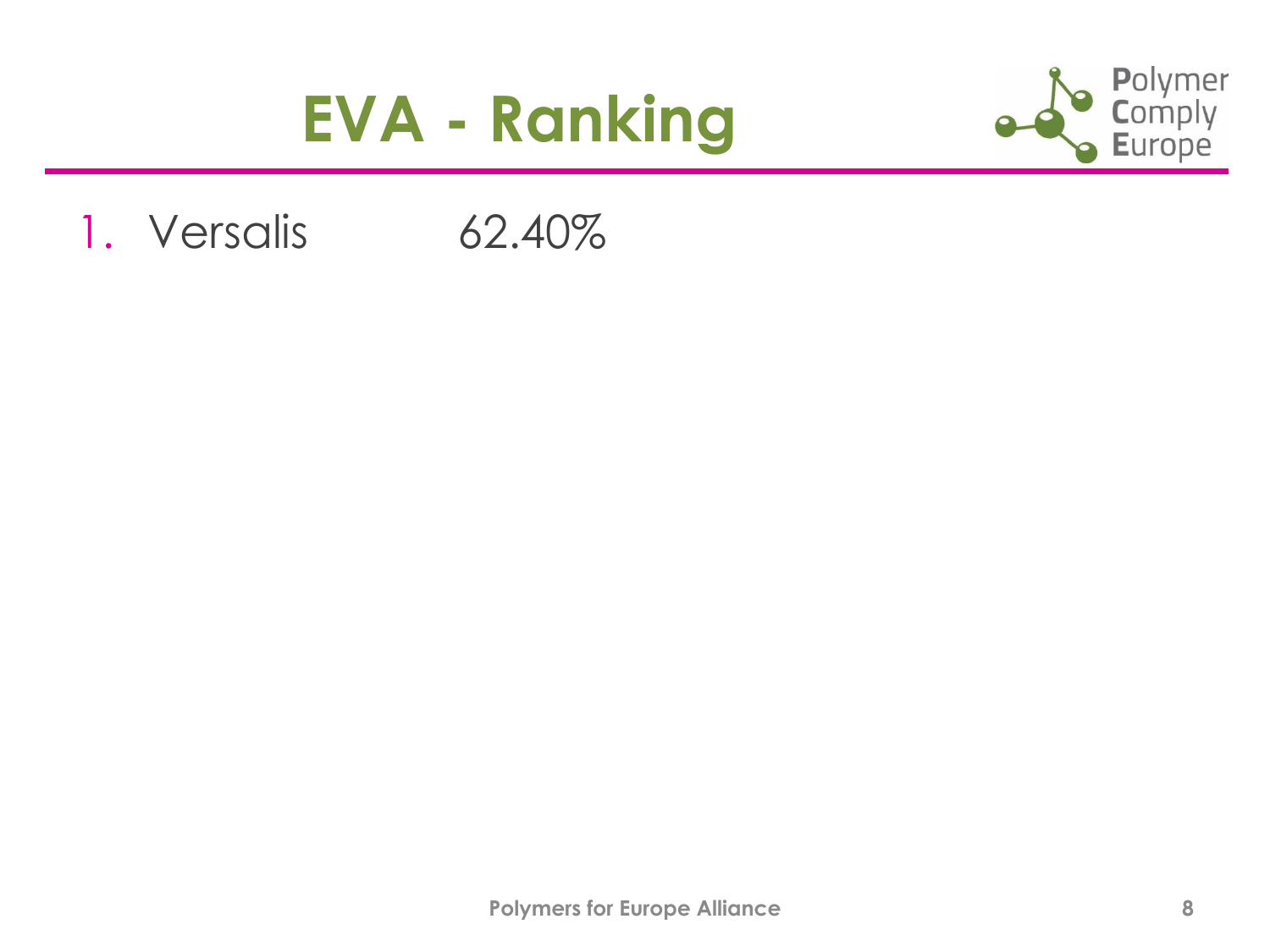## **HDPE - Ranking**



| 1. Repsol               | 77.60% |
|-------------------------|--------|
| 2. Sabic                | 74.00% |
| 3. Total                | 73.00% |
| 4. Chevron Phillips     | 72.57% |
| 5. Borealis             | 68.00% |
| 6. LyondellBasell       | 67.64% |
| 7. INEOS                | 64.62% |
| 8. MOL                  | 62.00% |
| 9. Dow Chemical         | 54.40% |
| 10. ExxonMobil Chemical | 31.56% |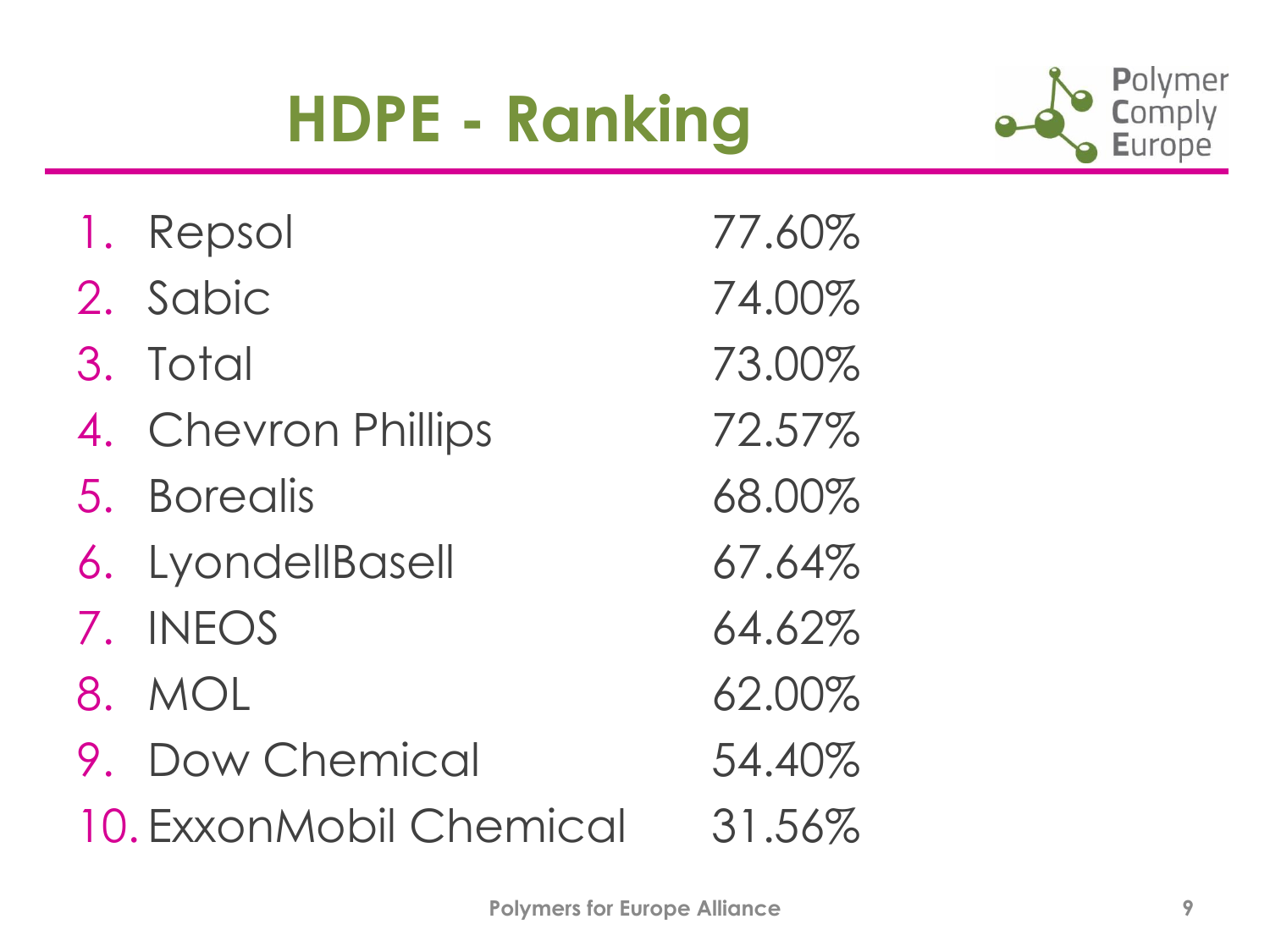## **PVC - Ranking**



| 1. Vynova    | 88.44% |
|--------------|--------|
| 2. Inovyn    | 84.00% |
| 3. Vinnolit  | 83.33% |
| 4. Shin-Etsu | 82.00% |
| 5. Mexichem  | 81.33% |
| 6. Ercros    | 76.80% |
| 7. Kem One   | 74.67% |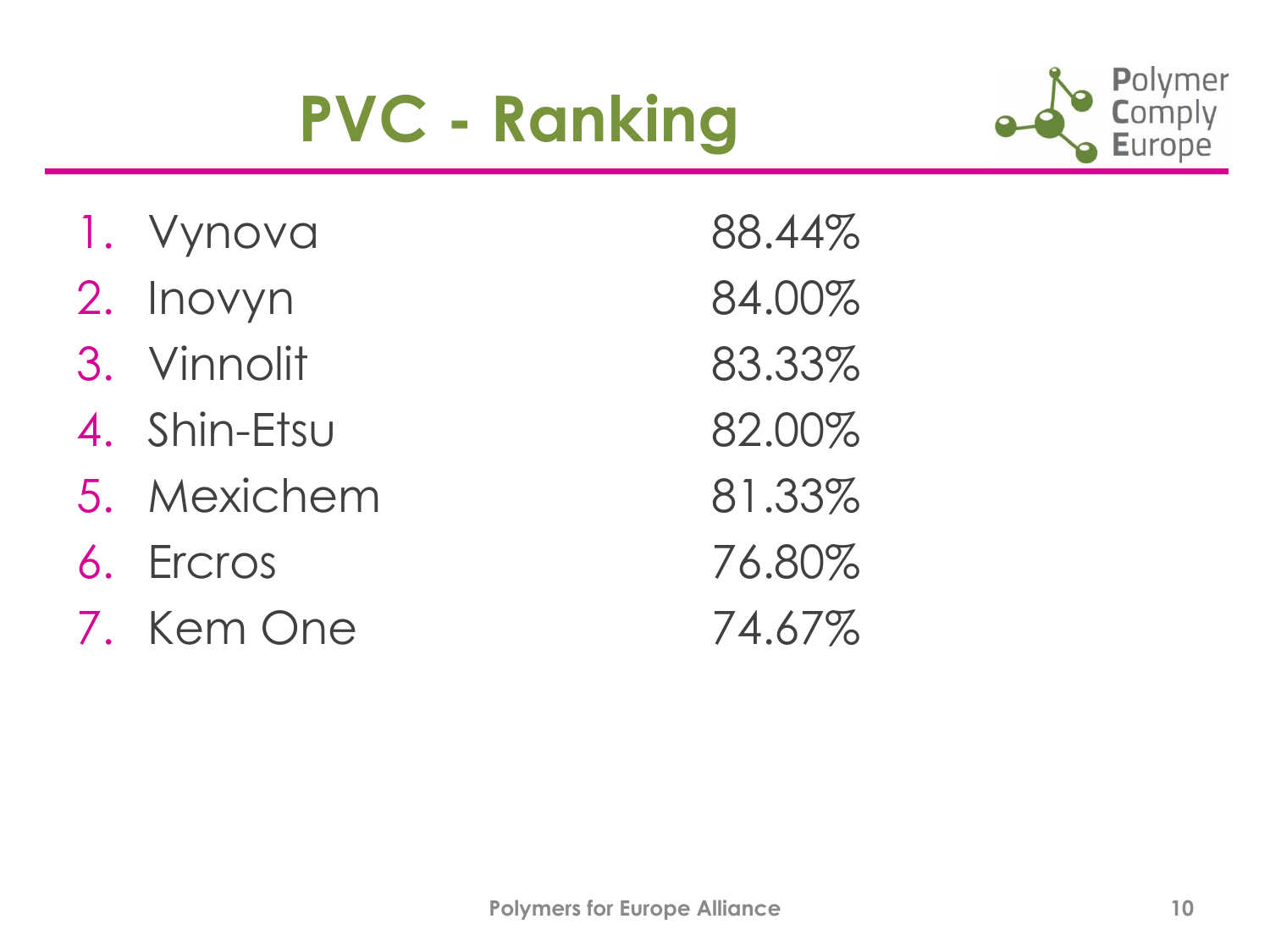## **LDPE - Ranking**



| 1. Repsol               | 93.33% |
|-------------------------|--------|
| 2. MOL                  | 92.00% |
| 3. Chevron Phillips     | 88.00% |
| 4. Dow Chemical         | 76.67% |
| 5. Sabic                | 70.00% |
| 6. LyondellBasell (LBI) | 64.00% |
| 7. Versalis             | 49.00% |
| 8. ExxonMobil Chemical  | 48.00% |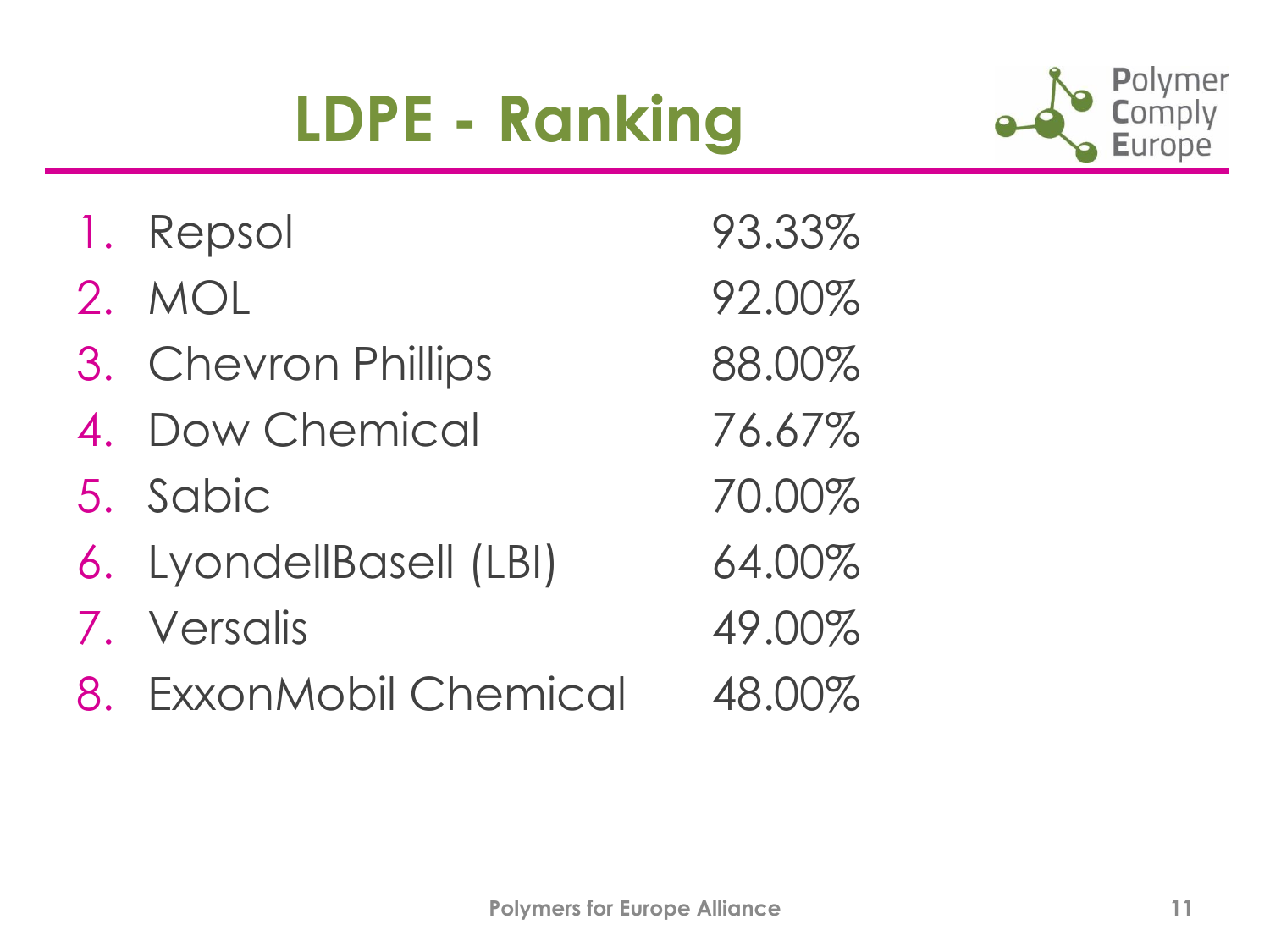## **LLDPE - Ranking**



- 1. Dow Chemical 81.00%
- 2. Total 76.00%
- 3. Sabic 70.40%
- 4. ExxonMobil 63.00%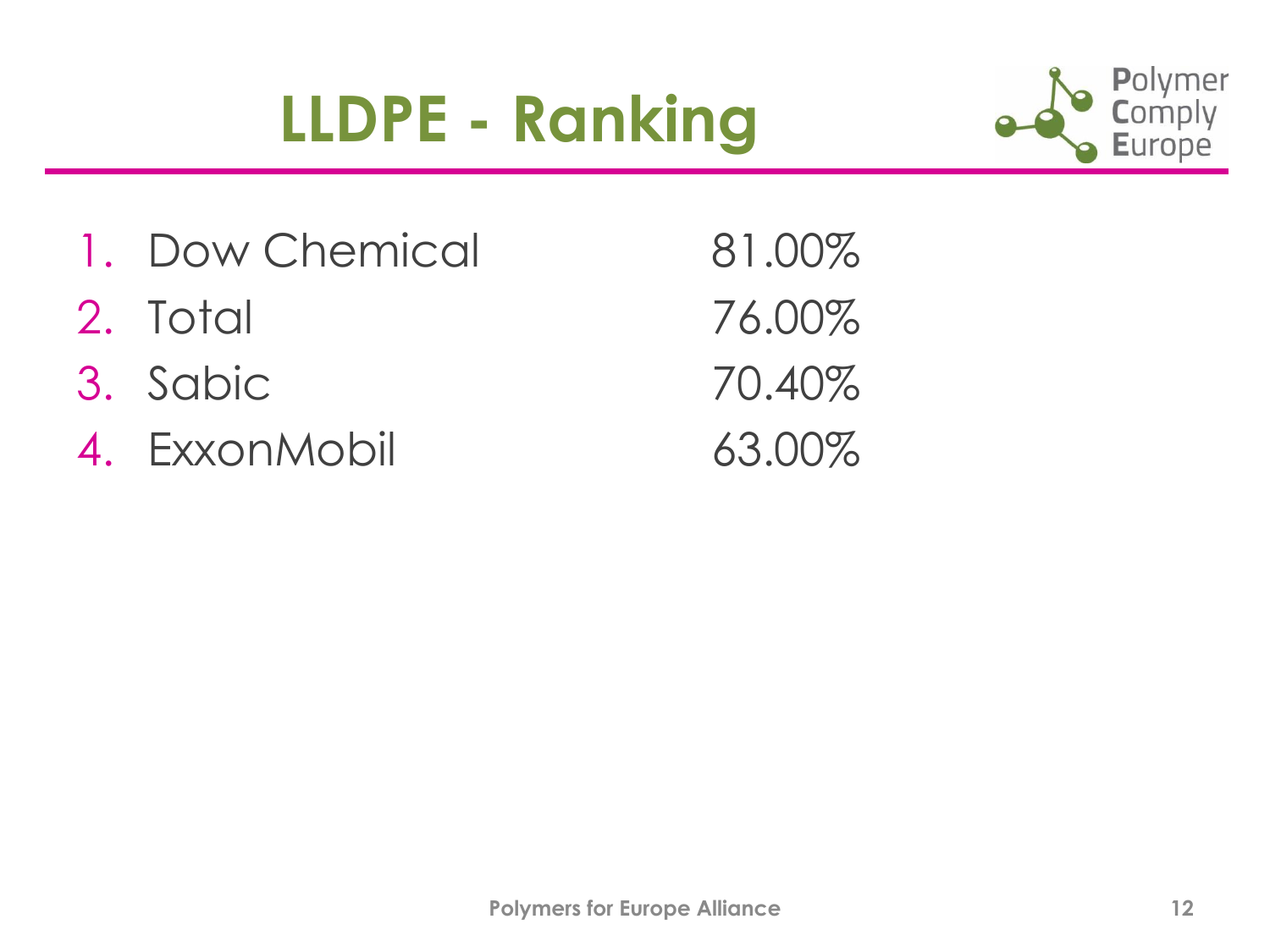## **PET - Ranking**



| 1. Indorama         | 78.91% |
|---------------------|--------|
| 2. Neo Group        | 74.67% |
| 3. Eastman Chemical | 68.00% |
| 4. Lotte            | 65.00% |
| 5. Far Eastern      | 62.67% |
| 6. Alpek            | 56.80% |

**Polymers for Europe Alliance 13**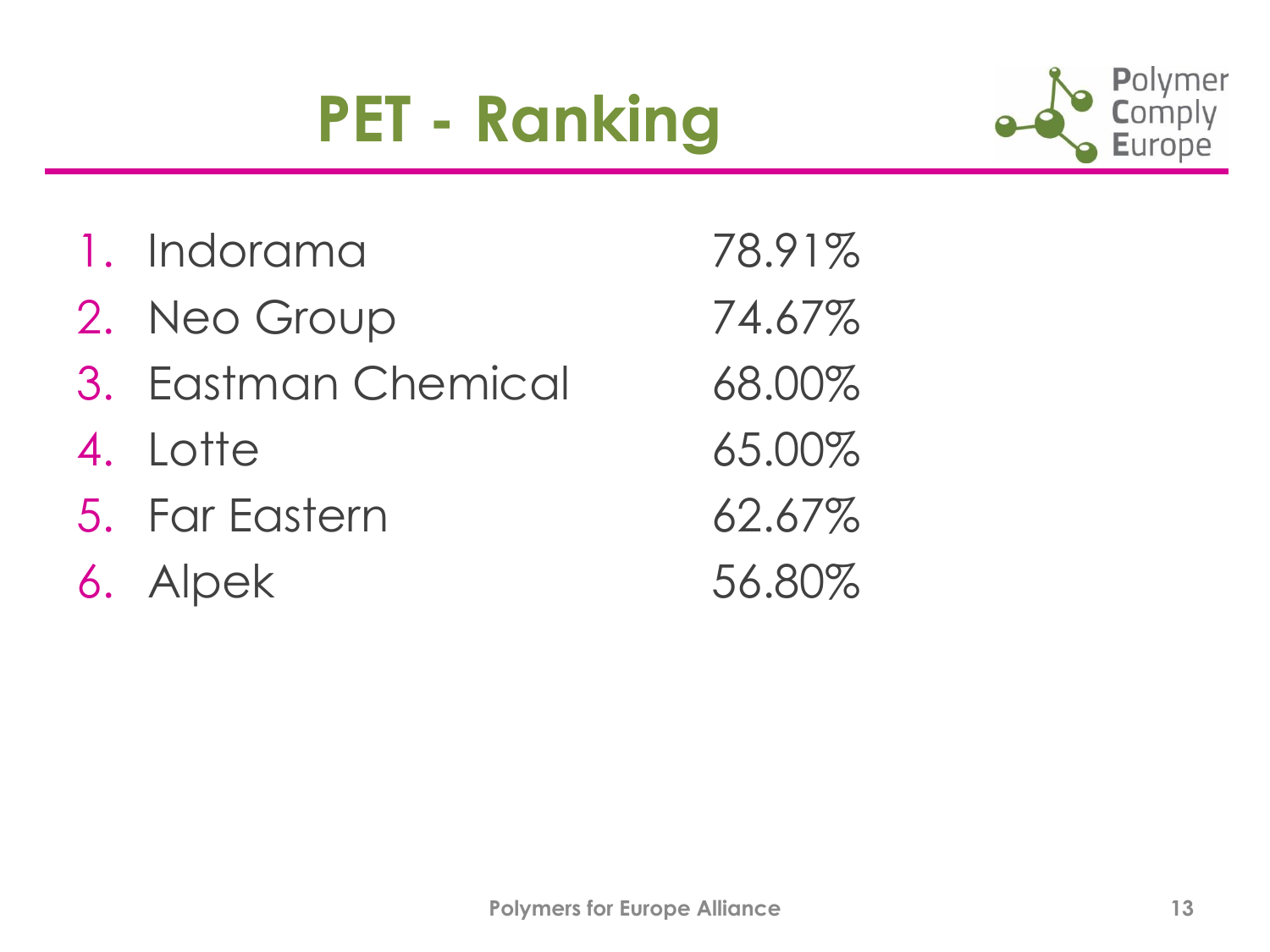## **PP - Ranking**



- 1. Repsol 89.07%
- 2. Borealis 75.78%
- 3. Total 70.25%
- 4. LyondellBasell 67.43%
- 5. Sabic 61.38%
- 6. INEOS 58.18%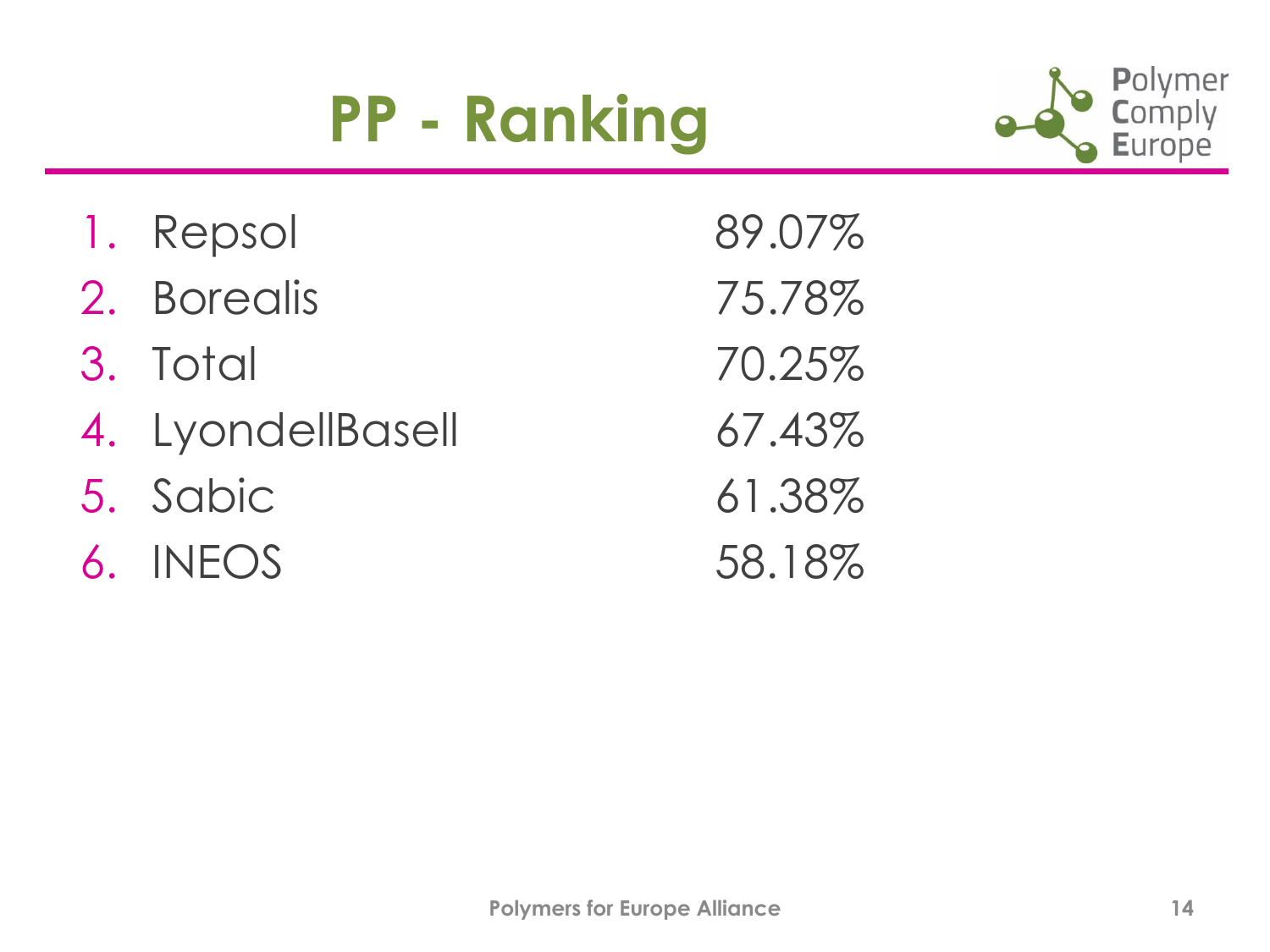#### **PS & EPS - Ranking**



- 1. INEOS 72.67%
- 2. Trinseo 72.00%
- 3. Total 65.33%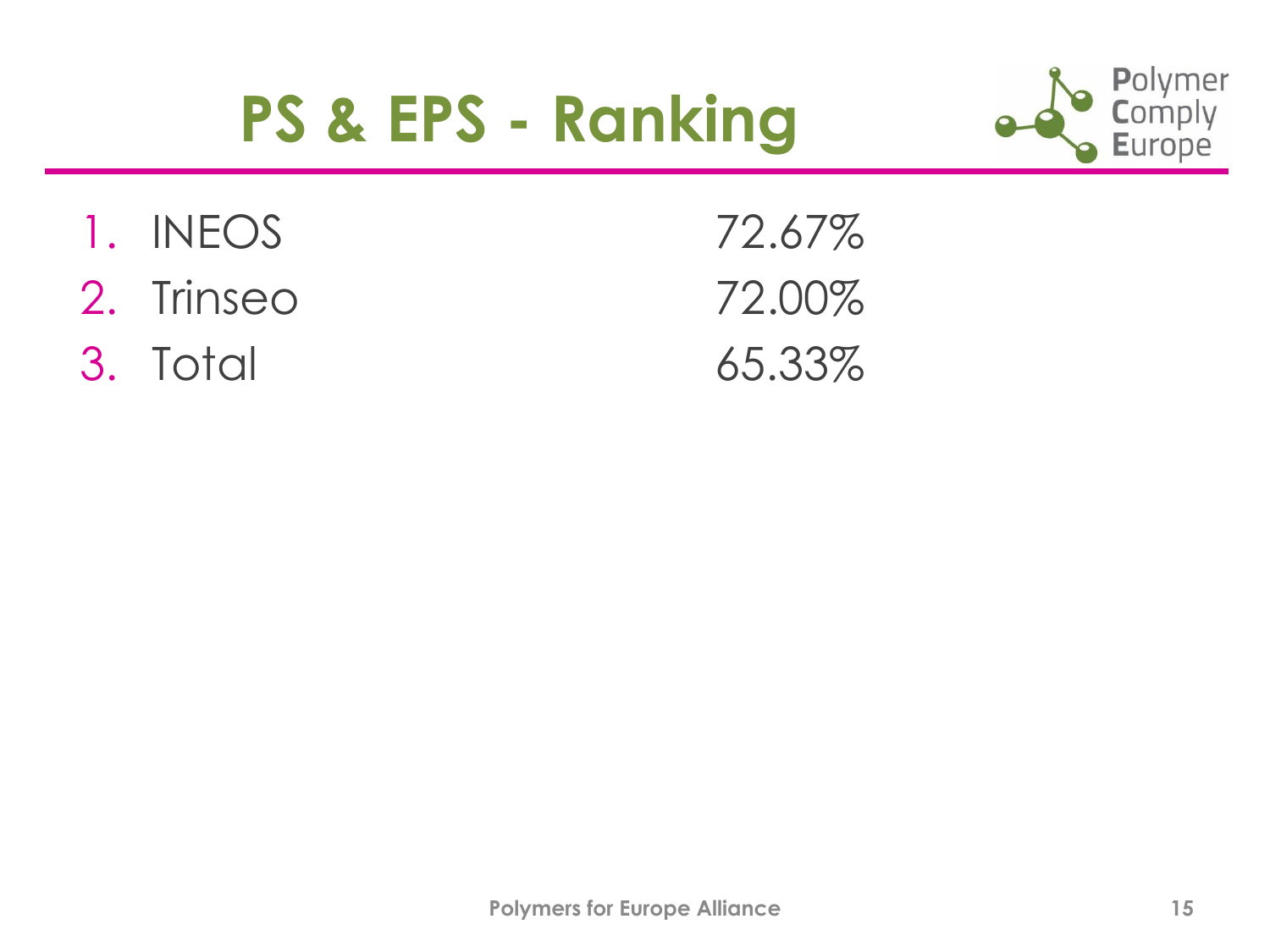

## **Best Polymer Producers Awards for Europe 2020**

**Overall Award – Circularity**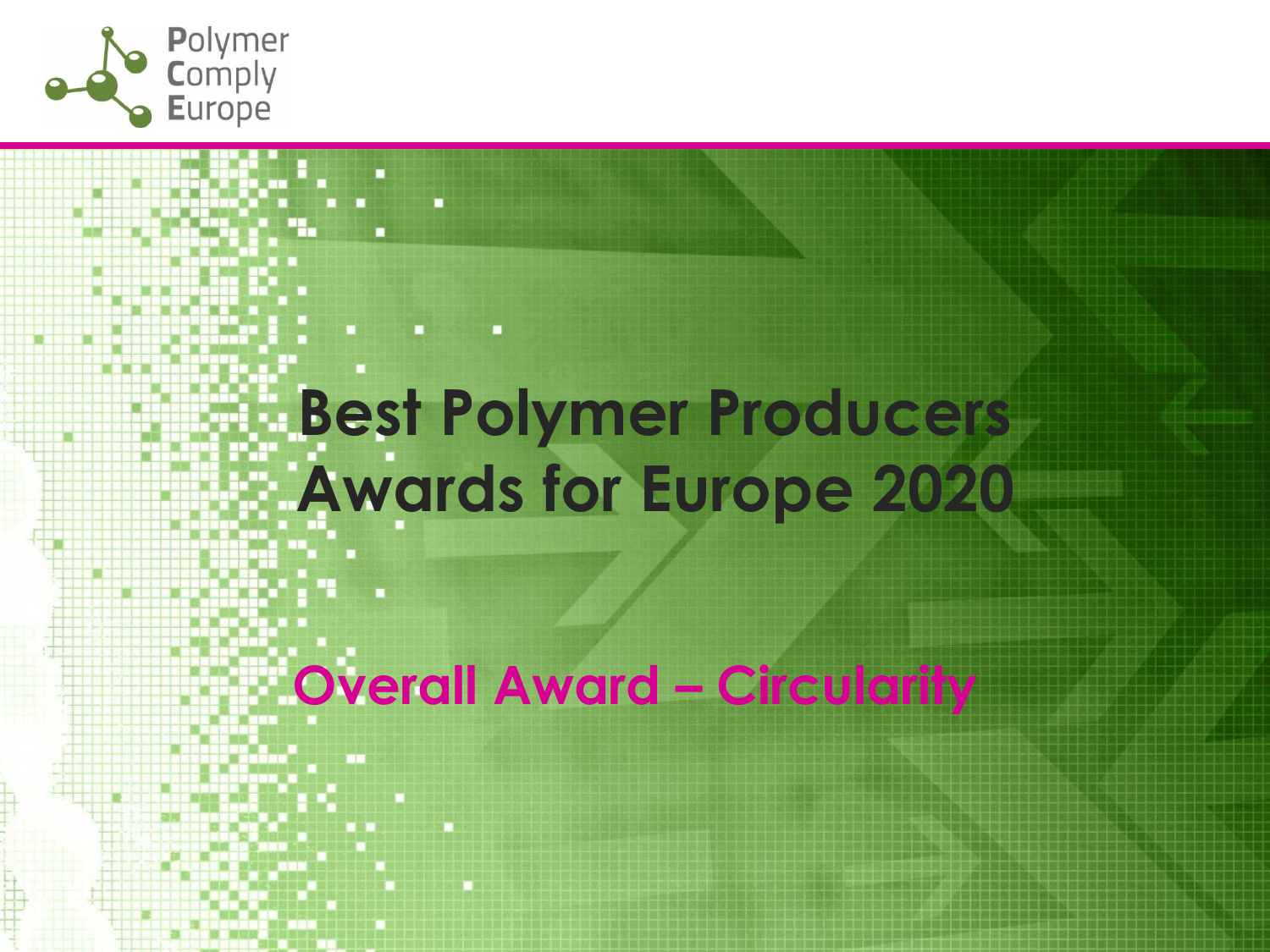#### **Circularity - Ranking**



Ranking of Polymer Suppliers with an average voting result above 50% according to the criterion Circularity:

| 1.  | Repsol               | 88.33% |     | 13. Chevron Phillips    | 61.05% |
|-----|----------------------|--------|-----|-------------------------|--------|
| 2.  | Vynova               | 84.44% | 14. | <b>INEOS</b>            | 60.61% |
| 3.  | Inovyn               | 82.50% | 15. | <b>Eastman Chemical</b> | 60.00% |
| 4.  | Shin-Etsu            | 70.00% | 16. | Ercros                  | 60.00% |
| 5.  | <b>Elix Polymers</b> | 70.00% | 17. | <b>Far Eastern</b>      | 60.00% |
| 6.  | Indorama             | 68.33% | 18. | Vinnolit                | 60.00% |
| 7.  | <b>Borealis</b>      | 66.92% | 19. | <b>MOL</b>              | 57.14% |
| 8.  | Mexichem             | 66.67% | 20. | <b>Braskem</b>          | 56.67% |
| 9.  | Kem One              | 64.44% | 21. | Dow Chemical            | 56.25% |
| 10. | LyondellBasell       | 64.38% | 22. | Alpek                   | 56.00% |
| 11. | Sabic                | 63.91% | 23. | <b>Trinseo</b>          | 53.33% |
| 12. | Total                | 61.18% | 24. | Lotte                   | 52.00% |